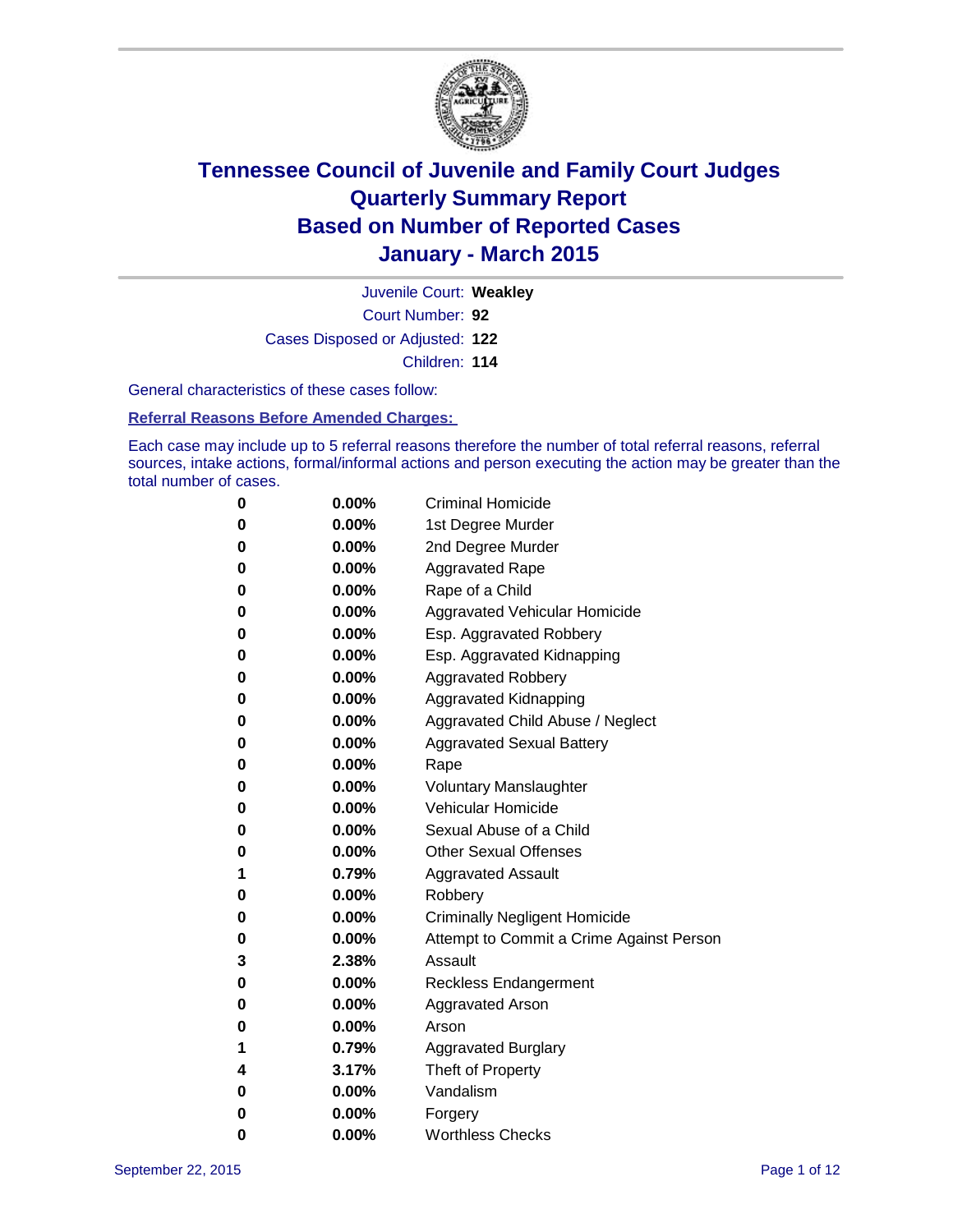

Court Number: **92** Juvenile Court: **Weakley** Cases Disposed or Adjusted: **122**

Children: **114**

#### **Referral Reasons Before Amended Charges:**

Each case may include up to 5 referral reasons therefore the number of total referral reasons, referral sources, intake actions, formal/informal actions and person executing the action may be greater than the total number of cases.

| 0 | 0.00% | Illegal Possession / Fraudulent Use of Credit / Debit Cards |
|---|-------|-------------------------------------------------------------|
| 0 | 0.00% | <b>Burglary</b>                                             |
| 0 | 0.00% | Unauthorized Use of a Vehicle                               |
| 0 | 0.00% | <b>Cruelty to Animals</b>                                   |
| 0 | 0.00% | Sale of Controlled Substances                               |
| 0 | 0.00% | <b>Other Drug Offenses</b>                                  |
| 3 | 2.38% | <b>Possession of Controlled Substances</b>                  |
| 0 | 0.00% | <b>Criminal Attempt</b>                                     |
| 0 | 0.00% | Carrying Weapons on School Property                         |
| 0 | 0.00% | Unlawful Carrying / Possession of a Weapon                  |
| 0 | 0.00% | <b>Evading Arrest</b>                                       |
| 0 | 0.00% | Escape                                                      |
| 0 | 0.00% | Driving Under Influence (DUI)                               |
| 3 | 2.38% | Possession / Consumption of Alcohol                         |
| 0 | 0.00% | Resisting Stop, Frisk, Halt, Arrest or Search               |
| 0 | 0.00% | <b>Aggravated Criminal Trespass</b>                         |
| 0 | 0.00% | Harassment                                                  |
| 0 | 0.00% | Failure to Appear                                           |
| 0 | 0.00% | Filing a False Police Report                                |
| 0 | 0.00% | Criminal Impersonation                                      |
| 4 | 3.17% | <b>Disorderly Conduct</b>                                   |
| 0 | 0.00% | <b>Criminal Trespass</b>                                    |
| 0 | 0.00% | <b>Public Intoxication</b>                                  |
| 0 | 0.00% | Gambling                                                    |
| 1 | 0.79% | Traffic                                                     |
| 0 | 0.00% | <b>Local Ordinances</b>                                     |
| 0 | 0.00% | Violation of Wildlife Regulations                           |
| 1 | 0.79% | <b>Contempt of Court</b>                                    |
| 6 | 4.76% | Violation of Probation                                      |
| 0 | 0.00% | Violation of Aftercare                                      |
| 2 | 1.59% | <b>Unruly Behavior</b>                                      |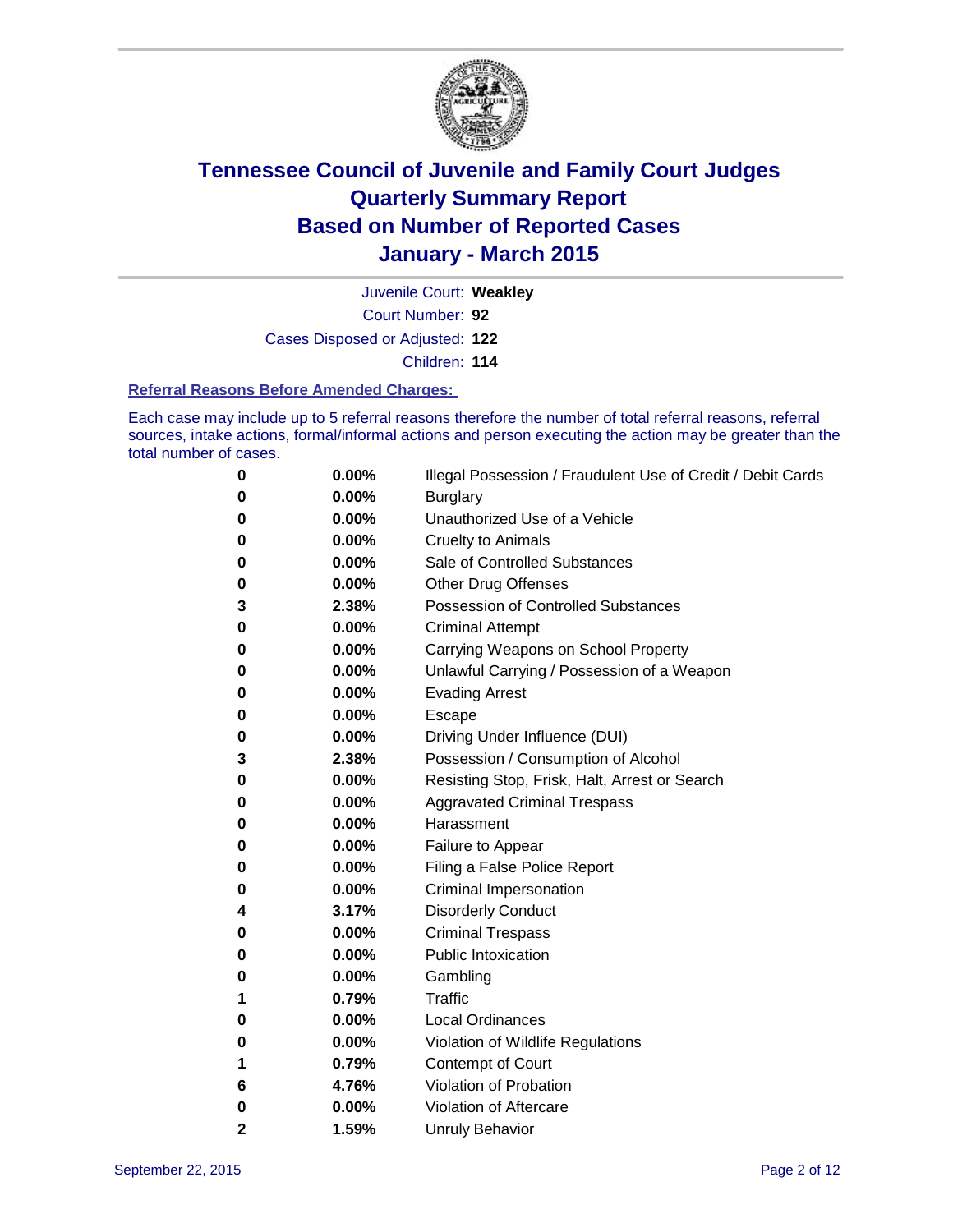

Court Number: **92** Juvenile Court: **Weakley** Cases Disposed or Adjusted: **122** Children: **114**

#### **Referral Reasons Before Amended Charges:**

Each case may include up to 5 referral reasons therefore the number of total referral reasons, referral sources, intake actions, formal/informal actions and person executing the action may be greater than the total number of cases.

| 51          | 40.48%  | Truancy                               |
|-------------|---------|---------------------------------------|
| 2           | 1.59%   | In-State Runaway                      |
| 0           | 0.00%   | Out-of-State Runaway                  |
| $\mathbf 2$ | 1.59%   | Possession of Tobacco Products        |
| 0           | 0.00%   | Violation of a Valid Court Order      |
| 0           | 0.00%   | <b>Violation of Curfew</b>            |
| 0           | 0.00%   | <b>Sexually Abused Child</b>          |
| 0           | 0.00%   | <b>Physically Abused Child</b>        |
| 25          | 19.84%  | Dependency / Neglect                  |
| 0           | 0.00%   | <b>Termination of Parental Rights</b> |
| 0           | 0.00%   | Violation of Pretrial Diversion       |
| 0           | 0.00%   | Violation of Informal Adjustment      |
| 2           | 1.59%   | <b>Judicial Review</b>                |
| 0           | 0.00%   | <b>Administrative Review</b>          |
| 0           | 0.00%   | <b>Foster Care Review</b>             |
| 8           | 6.35%   | Custody                               |
| 5           | 3.97%   | Visitation                            |
| 1           | 0.79%   | Paternity / Legitimation              |
| 0           | 0.00%   | Child Support                         |
| 0           | 0.00%   | <b>Request for Medical Treatment</b>  |
| 0           | 0.00%   | <b>Consent to Marry</b>               |
|             | 0.79%   | Other                                 |
| 126         | 100.00% | <b>Total Referrals</b>                |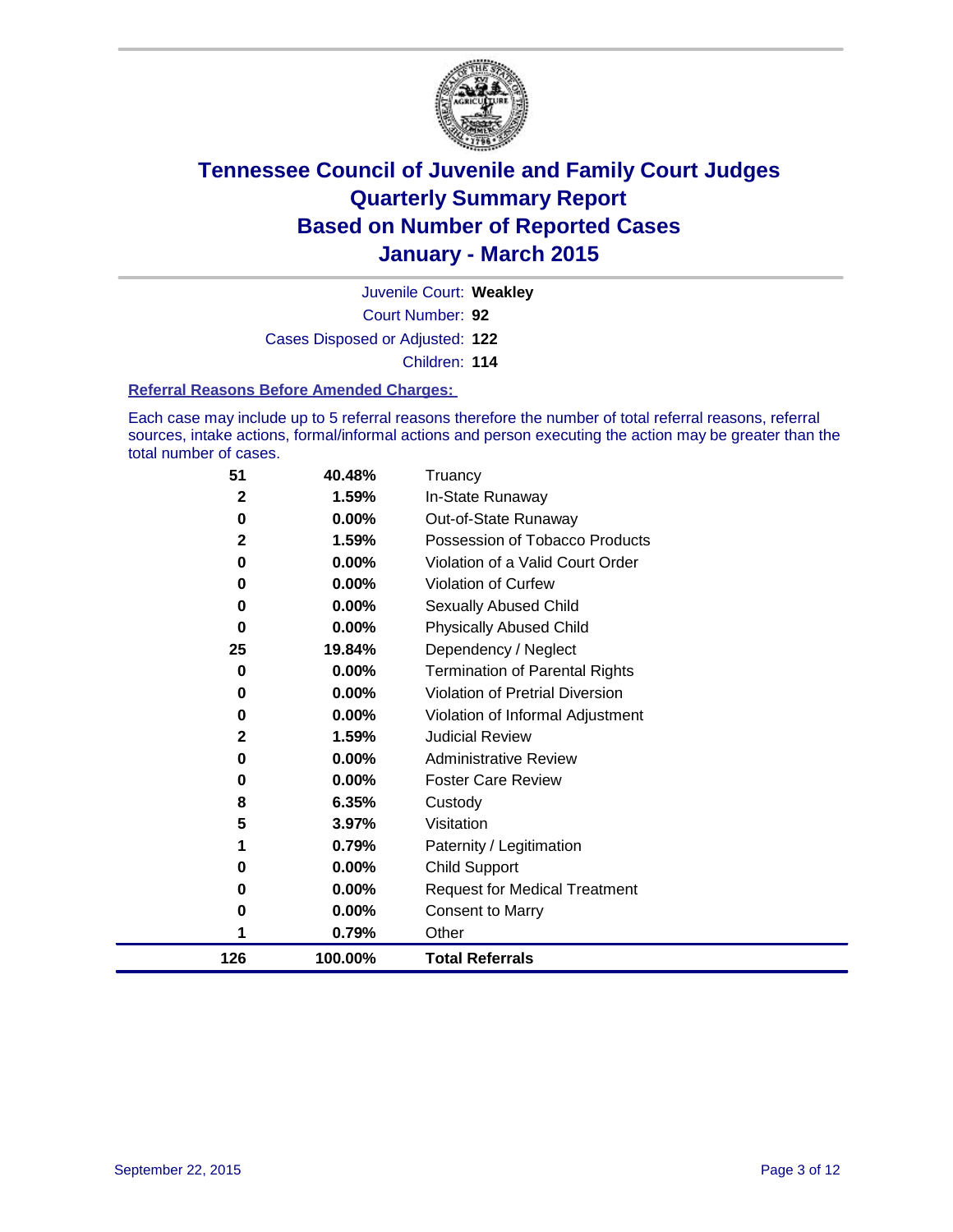

|                            |    |                                 | Juvenile Court: Weakley |  |  |  |  |
|----------------------------|----|---------------------------------|-------------------------|--|--|--|--|
|                            |    | Court Number: 92                |                         |  |  |  |  |
|                            |    | Cases Disposed or Adjusted: 122 |                         |  |  |  |  |
|                            |    |                                 | Children: 114           |  |  |  |  |
| <b>Referral Sources: 1</b> |    |                                 |                         |  |  |  |  |
|                            | 21 | 16.67%                          | Law Enforcement         |  |  |  |  |
|                            | 10 | 7.94%                           | Parents                 |  |  |  |  |
|                            | 9  | 7.14%                           | Relatives               |  |  |  |  |
|                            | 0  | $0.00\%$                        | Self                    |  |  |  |  |
|                            | 53 | 42.06%                          | School                  |  |  |  |  |
|                            |    |                                 |                         |  |  |  |  |

| 126 | 100.00% | <b>Total Referral Sources</b>     |
|-----|---------|-----------------------------------|
| 0   | 0.00%   | Other                             |
| 0   | 0.00%   | Unknown                           |
| 0   | 0.00%   | Hospital                          |
| 0   | 0.00%   | Child & Parent                    |
| 0   | 0.00%   | Victim                            |
| 0   | 0.00%   | <b>Other Court</b>                |
| 0   | 0.00%   | Social Agency                     |
| 4   | 3.17%   | <b>Court Staff</b>                |
| 0   | 0.00%   | <b>District Attorney's Office</b> |
| 0   | 0.00%   | <b>Other State Department</b>     |
| 29  | 23.02%  | <b>DCS</b>                        |
| 0   | 0.00%   | <b>CSA</b>                        |

#### **Age of Child at Referral: 2**

| 114 | 100.00%  | <b>Total Child Count</b> |  |
|-----|----------|--------------------------|--|
| 0   | $0.00\%$ | <b>Unknown</b>           |  |
| 1   | 0.88%    | Ages 19 and Over         |  |
| 16  | 14.04%   | Ages 17 through 18       |  |
| 23  | 20.18%   | Ages 15 through 16       |  |
| 13  | 11.40%   | Ages 13 through 14       |  |
| 8   | 7.02%    | Ages 11 through 12       |  |
| 53  | 46.49%   | Ages 10 and Under        |  |

<sup>1</sup> If different than number of Referral Reasons (126), verify accuracy of your court's data.

One child could be counted in multiple categories, verify accuracy of your court's data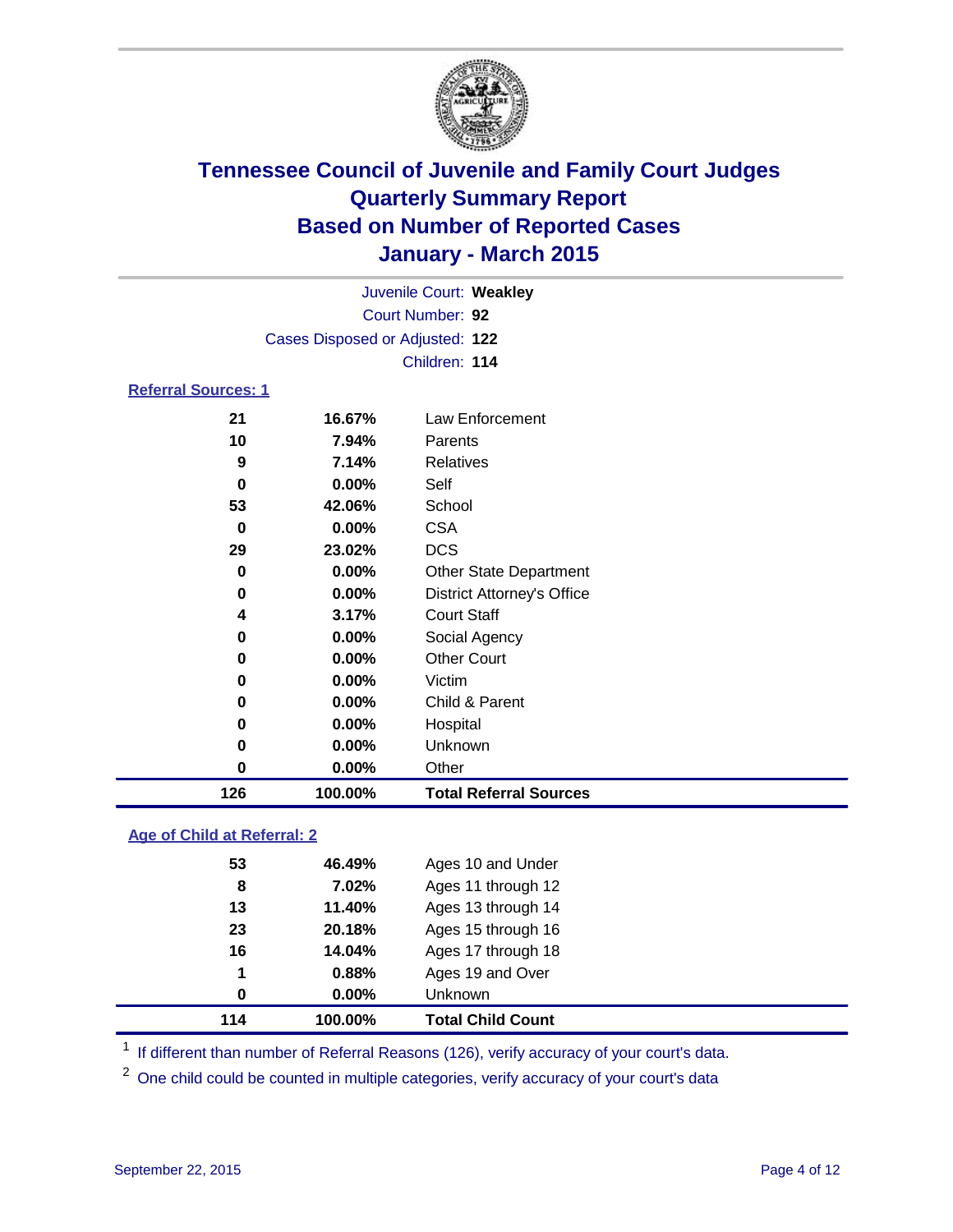

| Juvenile Court: Weakley                 |                                 |                          |  |  |
|-----------------------------------------|---------------------------------|--------------------------|--|--|
|                                         | Court Number: 92                |                          |  |  |
|                                         | Cases Disposed or Adjusted: 122 |                          |  |  |
|                                         |                                 | Children: 114            |  |  |
| Sex of Child: 1                         |                                 |                          |  |  |
| 54                                      | 47.37%                          | Male                     |  |  |
| 57                                      | 50.00%                          | Female                   |  |  |
| 3                                       | 2.63%                           | Unknown                  |  |  |
| 114                                     | 100.00%                         | <b>Total Child Count</b> |  |  |
| Race of Child: 1                        |                                 |                          |  |  |
| 82                                      | 71.93%                          | White                    |  |  |
| 14                                      | 12.28%                          | African American         |  |  |
| $\bf{0}$                                | 0.00%                           | Native American          |  |  |
| 0                                       | 0.00%                           | Asian                    |  |  |
| $\overline{\mathbf{4}}$                 | 3.51%                           | Mixed                    |  |  |
| 14                                      | 12.28%                          | Unknown                  |  |  |
| 114                                     | 100.00%                         | <b>Total Child Count</b> |  |  |
| <b>Hispanic Origin: 1</b>               |                                 |                          |  |  |
| 5                                       | 4.39%                           | Yes                      |  |  |
| 76                                      | 66.67%                          | <b>No</b>                |  |  |
| 33                                      | 28.95%                          | Unknown                  |  |  |
| 114                                     | 100.00%                         | <b>Total Child Count</b> |  |  |
| <b>School Enrollment of Children: 1</b> |                                 |                          |  |  |
| 96                                      | 84.21%                          | Yes                      |  |  |
| 14                                      | 12.28%                          | <b>No</b>                |  |  |
| 4                                       | 3.51%                           | Unknown                  |  |  |
| 114                                     | 100.00%                         | <b>Total Child Count</b> |  |  |

One child could be counted in multiple categories, verify accuracy of your court's data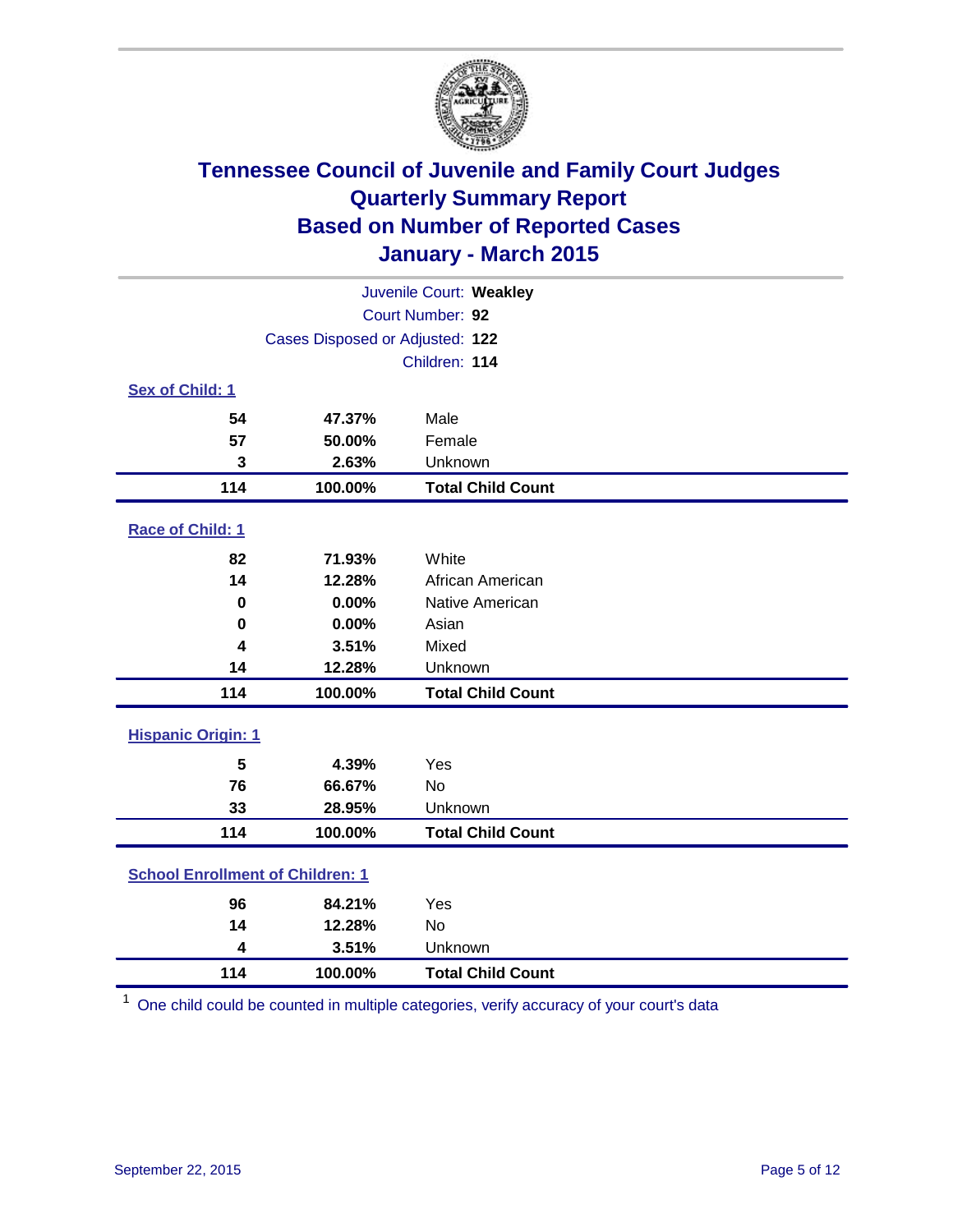

|                                                           |                                 | Juvenile Court: Weakley      |  |
|-----------------------------------------------------------|---------------------------------|------------------------------|--|
|                                                           |                                 | Court Number: 92             |  |
|                                                           | Cases Disposed or Adjusted: 122 |                              |  |
|                                                           |                                 | Children: 114                |  |
| <b>Living Arrangement of Child at Time of Referral: 1</b> |                                 |                              |  |
| 11                                                        | 9.65%                           | With Both Biological Parents |  |
| 1                                                         | 0.88%                           | With Father and Stepmother   |  |
| $\mathbf{2}$                                              | 1.75%                           | With Mother and Stepfather   |  |
| 55                                                        | 48.25%                          | <b>With Mother</b>           |  |
| 15                                                        | 13.16%                          | With Father                  |  |
| $12 \,$                                                   | 10.53%                          | <b>With Relatives</b>        |  |
| 0                                                         | $0.00\%$                        | With Adoptive Parents        |  |
| 8                                                         | 7.02%                           | With Foster Family           |  |
| 0                                                         | 0.00%                           | In a Group Home              |  |
| 1                                                         | 0.88%                           | In a Residential Center      |  |
| 0                                                         | $0.00\%$                        | In an Institution            |  |
| 0                                                         | 0.00%                           | Independent                  |  |
| 9                                                         | 7.89%                           | Unknown                      |  |
| 0                                                         | 0.00%                           | Other                        |  |
| 114                                                       | 100.00%                         | <b>Total Child Count</b>     |  |
| <b>Type of Detention: 2</b>                               |                                 |                              |  |

| 0<br>$\mathbf{2}$ | $0.00\%$<br>1.64% | Non-Secure Placement<br>Juvenile Detention Facility |
|-------------------|-------------------|-----------------------------------------------------|
| 0                 | $0.00\%$          | Jail - Complete Separation                          |
| 0                 | 0.00%             | Jail - Partial Separation                           |
| 0                 | $0.00\%$          | Jail - No Separation                                |
| 0                 | $0.00\%$          | <b>Psychiatric Hospital</b>                         |
| 0                 | 0.00%             | Unknown                                             |
| 120               | 98.36%            | Does Not Apply                                      |
| 0                 | 0.00%             | Other                                               |
| 122               | 100.00%           | <b>Total Detention Count</b>                        |

<sup>1</sup> One child could be counted in multiple categories, verify accuracy of your court's data

If different than number of Cases (122) verify accuracy of your court's data.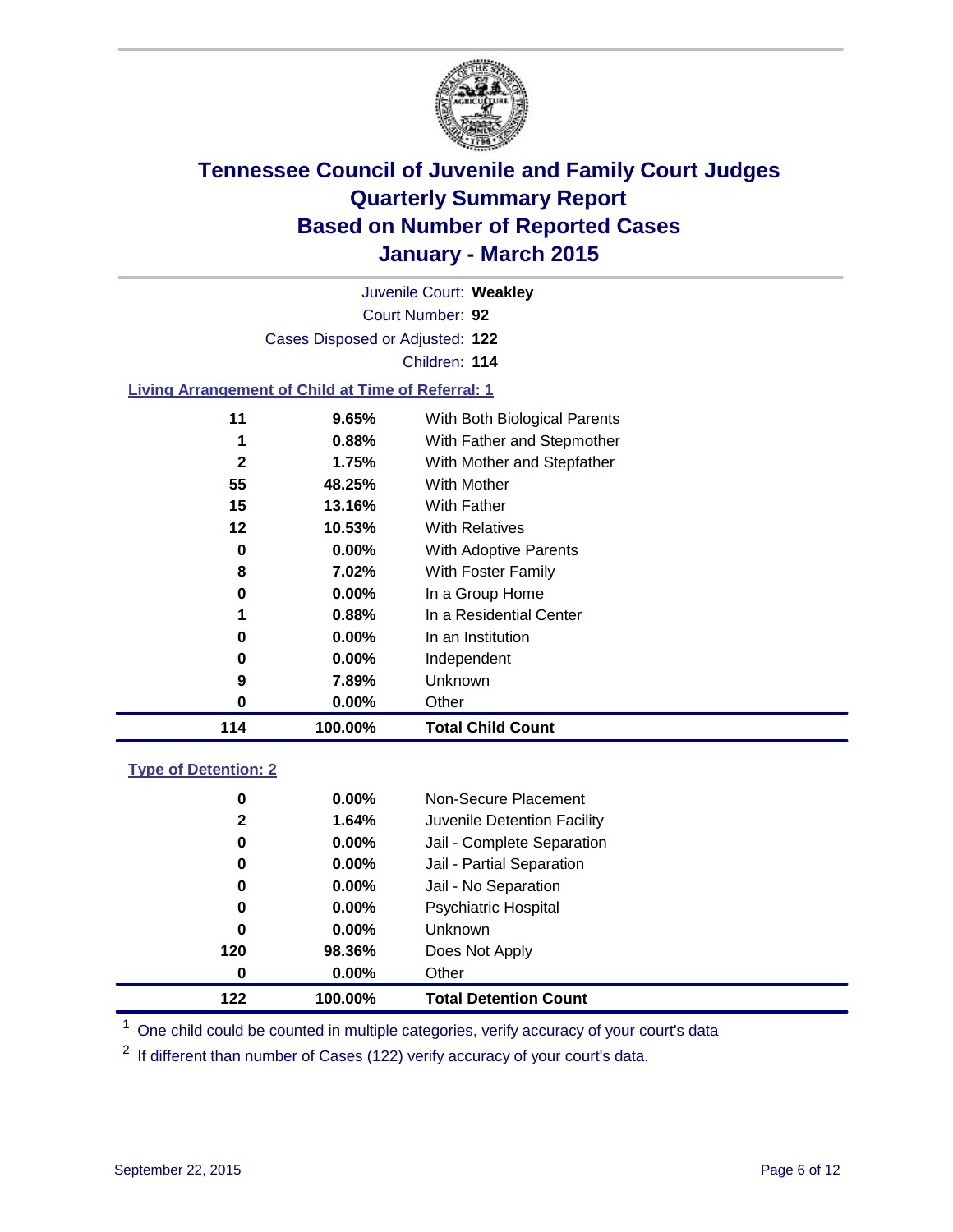

|                                                    | Juvenile Court: Weakley         |                                      |  |  |  |
|----------------------------------------------------|---------------------------------|--------------------------------------|--|--|--|
|                                                    | Court Number: 92                |                                      |  |  |  |
|                                                    | Cases Disposed or Adjusted: 122 |                                      |  |  |  |
|                                                    |                                 | Children: 114                        |  |  |  |
| <b>Placement After Secure Detention Hearing: 1</b> |                                 |                                      |  |  |  |
| $\bf{0}$                                           | 0.00%                           | Returned to Prior Living Arrangement |  |  |  |
| 1                                                  | 0.82%                           | Juvenile Detention Facility          |  |  |  |
| 0                                                  | 0.00%                           | Jail                                 |  |  |  |
| 0                                                  | 0.00%                           | Shelter / Group Home                 |  |  |  |
| 0                                                  | 0.00%                           | <b>Foster Family Home</b>            |  |  |  |
| 0                                                  | 0.00%                           | <b>Psychiatric Hospital</b>          |  |  |  |
|                                                    | 0.82%                           | Unknown                              |  |  |  |
| 120                                                | 98.36%                          | Does Not Apply                       |  |  |  |
| $\mathbf 0$                                        | 0.00%                           | Other                                |  |  |  |
| 122                                                | 100.00%                         | <b>Total Placement Count</b>         |  |  |  |
|                                                    |                                 |                                      |  |  |  |
| <b>Intake Actions: 2</b>                           |                                 |                                      |  |  |  |
| 103                                                | 81.75%                          | <b>Petition Filed</b>                |  |  |  |
| 18                                                 | 14.29%                          | <b>Motion Filed</b>                  |  |  |  |
| $\mathbf 2$                                        | 1.59%                           | <b>Citation Processed</b>            |  |  |  |
| 1                                                  | 0.79%                           | Notification of Paternity Processed  |  |  |  |
| 1                                                  | 0.79%                           | Scheduling of Judicial Review        |  |  |  |
| 0                                                  | 0.00%                           | Scheduling of Administrative Review  |  |  |  |
| 0                                                  | 0.00%                           | Scheduling of Foster Care Review     |  |  |  |
| $\bf{0}$                                           | 0.00%                           | Unknown                              |  |  |  |
| 0                                                  | 0.00%                           | Does Not Apply                       |  |  |  |
|                                                    | 0.79%                           | Other                                |  |  |  |
| 126                                                | 100.00%                         | <b>Total Intake Count</b>            |  |  |  |

<sup>1</sup> If different than number of Cases (122) verify accuracy of your court's data.

<sup>2</sup> If different than number of Referral Reasons (126), verify accuracy of your court's data.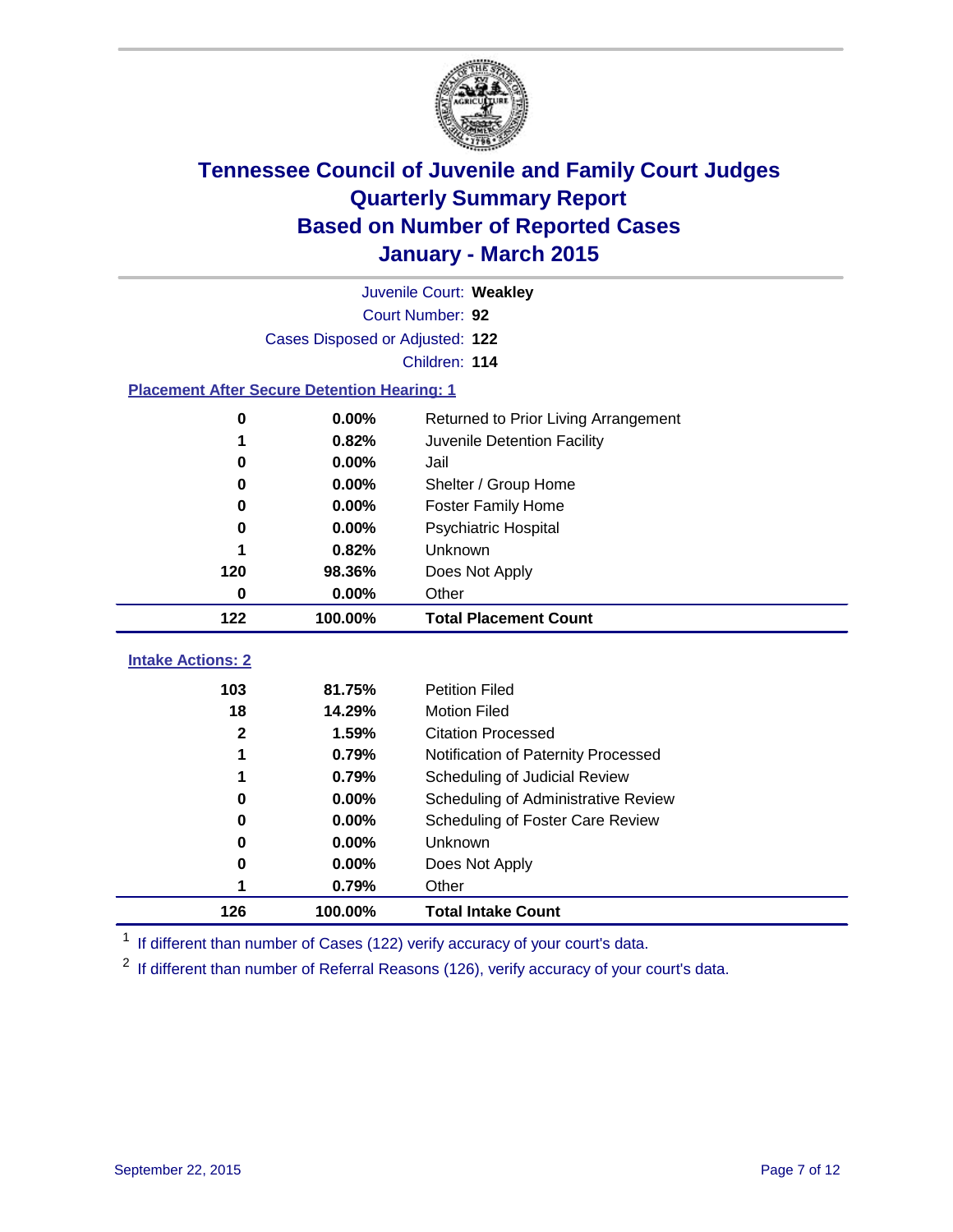

Court Number: **92** Juvenile Court: **Weakley** Cases Disposed or Adjusted: **122** Children: **114**

#### **Last Grade Completed by Child: 1**

| 114                      | 100.00%        | <b>Total Child Count</b> |
|--------------------------|----------------|--------------------------|
| $\pmb{0}$                | 0.00%          | Other                    |
| 24                       | 21.05%         | Unknown                  |
| 21                       | 18.42%         | Never Attended School    |
| $\mathbf 0$              | 0.00%          | Graduated                |
| 0                        | 0.00%          | <b>GED</b>               |
| 0                        | 0.00%          | Non-Graded Special Ed    |
| 1                        | 0.88%          | 12th Grade               |
| 9                        | 7.89%          | 11th Grade               |
| 8                        | 7.02%          | 10th Grade               |
| $\pmb{0}$                | 0.00%          | 9th Grade                |
| 11                       | 9.65%          | 9th Grade                |
| $\bf{0}$                 | 0.00%          | 8th Grade                |
| 6                        | 5.26%          | 8th Grade                |
| 0                        | 0.00%          | 7th Grade                |
| 8                        | 7.02%          | 7th Grade                |
| 0                        | 0.00%          | 6th Grade                |
| $\mathbf 2$              | 1.75%          | 6th Grade                |
| $\mathbf 2$<br>$\pmb{0}$ | 1.75%<br>0.00% | 5th Grade<br>5th Grade   |
| 0                        | 0.00%          | 4th Grade                |
| $\mathbf 2$              | 1.75%          | 4th Grade                |
| 0                        | 0.00%          | 3rd Grade                |
| $\overline{\mathbf{r}}$  | 6.14%          | 3rd Grade                |
| 0                        | 0.00%          | 2nd Grade                |
| 6                        | 5.26%          | 2nd Grade                |
| 0                        | 0.00%          | 1st Grade                |
| 3                        | 2.63%          | 1st Grade                |
| 4                        | 3.51%          | Kindergarten             |
| 0                        | 0.00%          | Preschool                |
| $\pmb{0}$                | 0.00%          | Too Young for School     |
|                          |                |                          |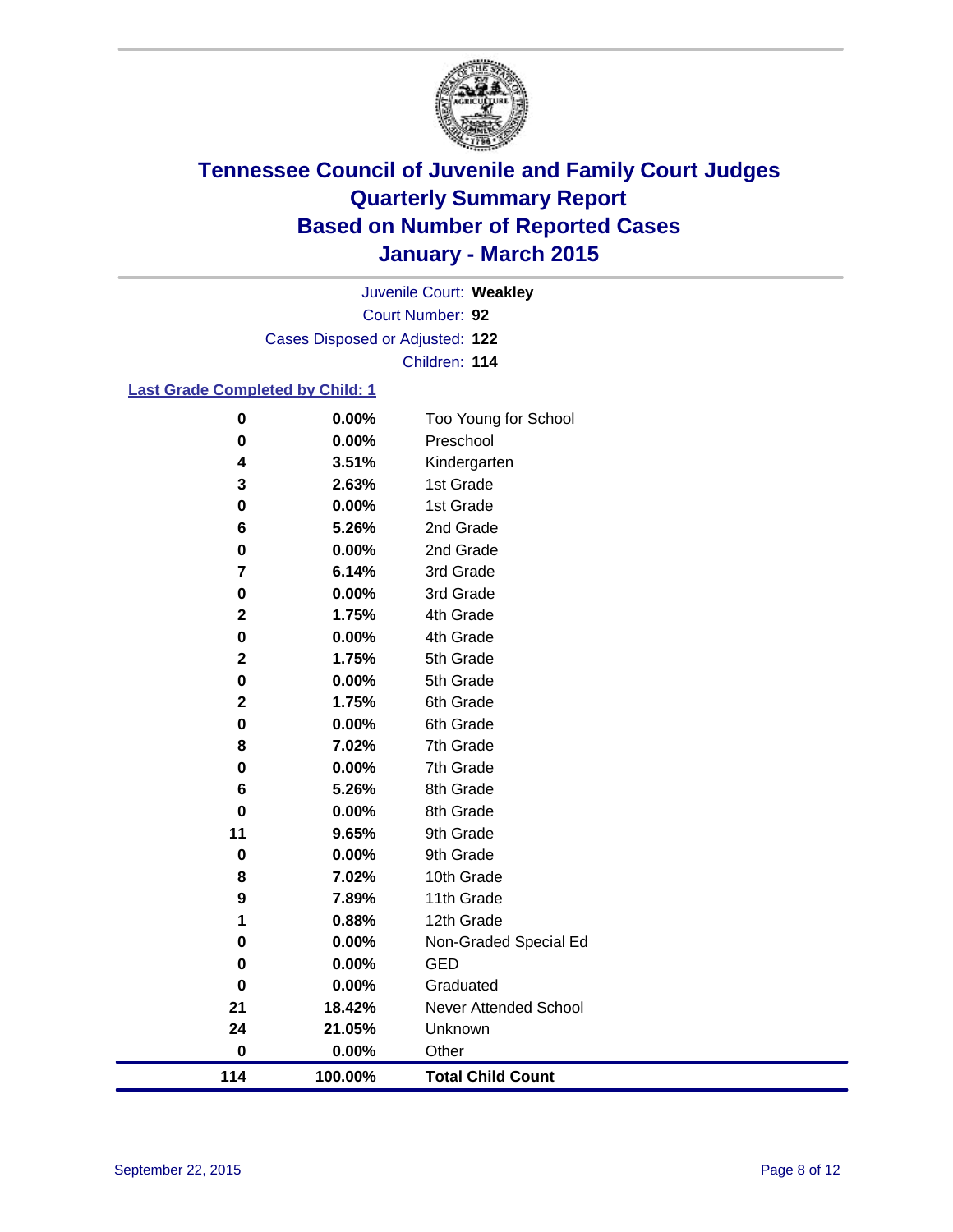

|                                                                                         |                                 | Juvenile Court: Weakley  |  |  |
|-----------------------------------------------------------------------------------------|---------------------------------|--------------------------|--|--|
|                                                                                         |                                 | Court Number: 92         |  |  |
|                                                                                         | Cases Disposed or Adjusted: 122 |                          |  |  |
|                                                                                         |                                 | Children: 114            |  |  |
| <b>Enrolled in Special Education: 1</b>                                                 |                                 |                          |  |  |
| 0                                                                                       | $0.00\%$                        | Yes                      |  |  |
| 20                                                                                      | 17.54%                          | No                       |  |  |
| 94                                                                                      | 82.46%                          | Unknown                  |  |  |
| 114                                                                                     | 100.00%                         | <b>Total Child Count</b> |  |  |
| One child could be counted in multiple categories, verify accuracy of your court's data |                                 |                          |  |  |

| 126                          | 100.00%  | <b>Total Action Count</b> |
|------------------------------|----------|---------------------------|
| 0                            | $0.00\%$ | Unknown                   |
| 0                            | 0.00%    | Other                     |
| 35                           | 27.78%   | <b>YSO</b>                |
| 0                            | 0.00%    | Magistrate                |
| 91                           | 72.22%   | Judge                     |
| <b>Action Executed By: 1</b> |          |                           |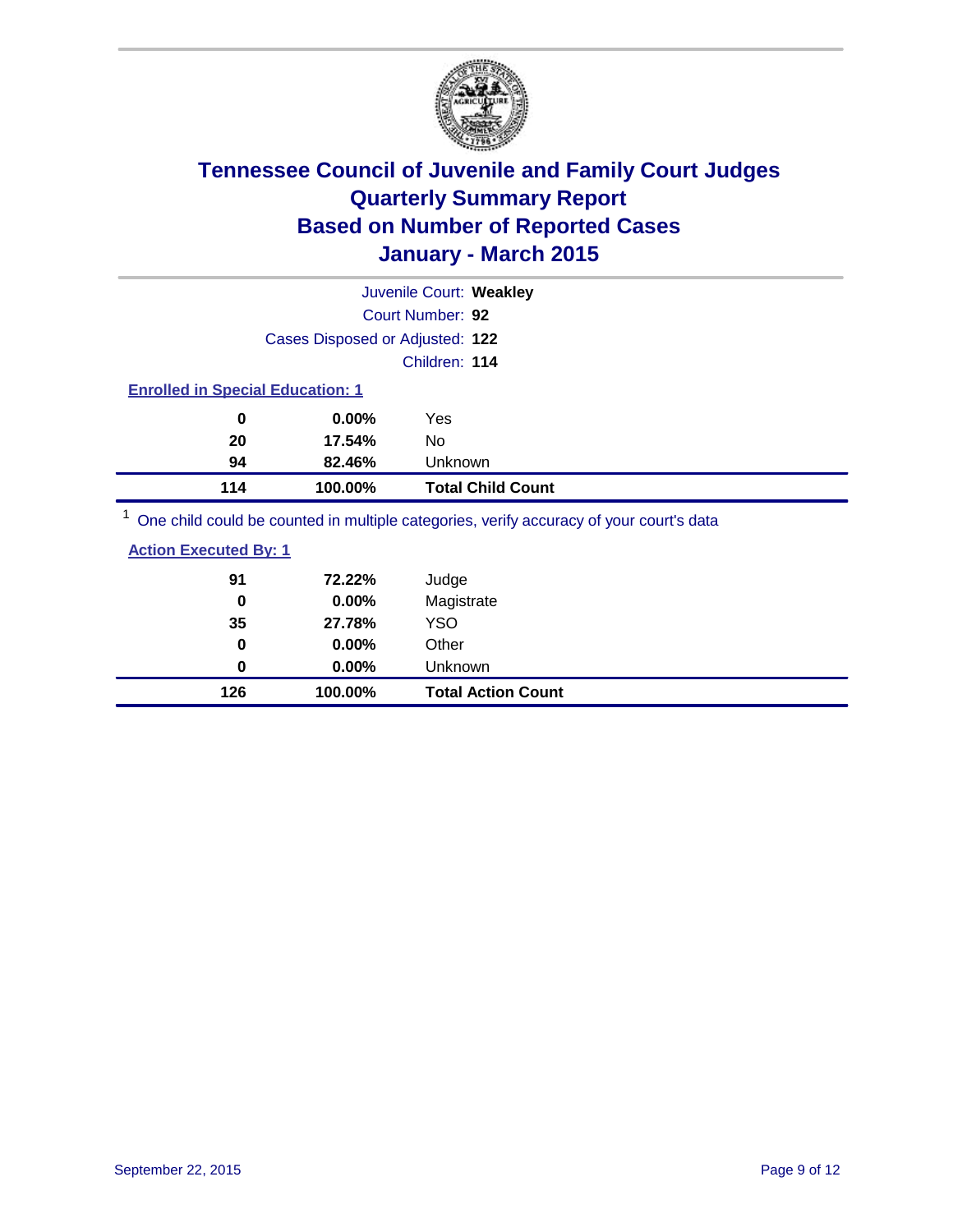

Court Number: **92** Juvenile Court: **Weakley** Cases Disposed or Adjusted: **122** Children: **114**

#### **Formal / Informal Actions: 1**

| 16           | 12.70%   | Dismissed                                        |
|--------------|----------|--------------------------------------------------|
| 0            | $0.00\%$ | Retired / Nolle Prosequi                         |
| 6            | 4.76%    | <b>Complaint Substantiated Delinquent</b>        |
| 10           | 7.94%    | <b>Complaint Substantiated Status Offender</b>   |
| $\mathbf{2}$ | 1.59%    | <b>Complaint Substantiated Dependent/Neglect</b> |
| 0            | $0.00\%$ | <b>Complaint Substantiated Abused</b>            |
| 0            | $0.00\%$ | <b>Complaint Substantiated Mentally III</b>      |
| 46           | 36.51%   | Informal Adjustment                              |
| 0            | $0.00\%$ | <b>Pretrial Diversion</b>                        |
| 0            | $0.00\%$ | <b>Transfer to Adult Court Hearing</b>           |
| 0            | $0.00\%$ | Charges Cleared by Transfer to Adult Court       |
| 23           | 18.25%   | Special Proceeding                               |
| 19           | 15.08%   | <b>Review Concluded</b>                          |
| 1            | 0.79%    | Case Held Open                                   |
| 3            | 2.38%    | Other                                            |
| 0            | $0.00\%$ | Unknown                                          |
| 126          | 100.00%  | <b>Total Action Count</b>                        |

<sup>1</sup> If different than number of Referral Reasons (126), verify accuracy of your court's data.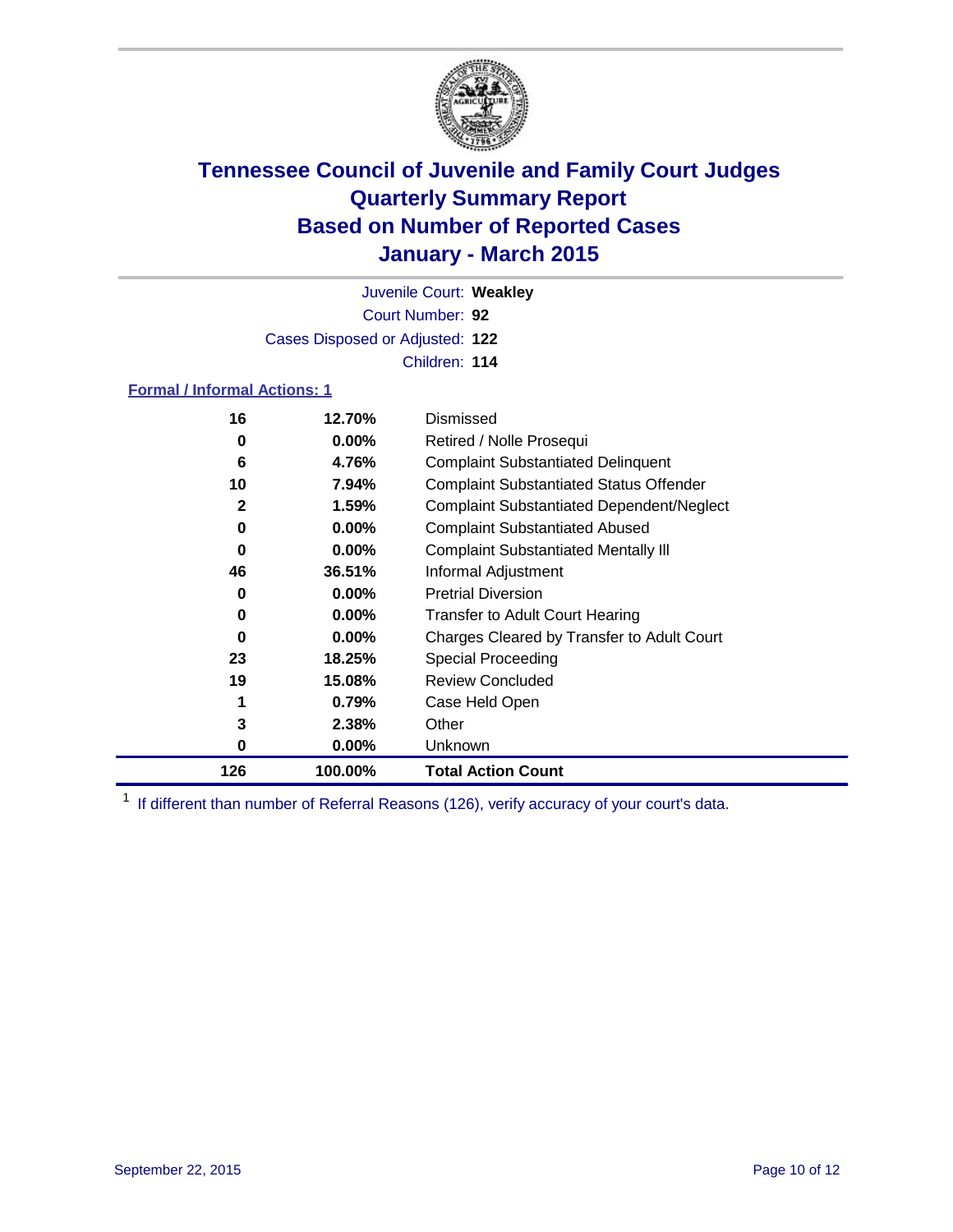

|                       |                                 | Juvenile Court: Weakley                               |
|-----------------------|---------------------------------|-------------------------------------------------------|
|                       |                                 | Court Number: 92                                      |
|                       | Cases Disposed or Adjusted: 122 |                                                       |
|                       |                                 | Children: 114                                         |
| <b>Case Outcomes:</b> |                                 | There can be multiple outcomes for one child or case. |
| 43                    | 22.99%                          | <b>Case Dismissed</b>                                 |
| 0                     | $0.00\%$                        | Case Retired or Nolle Prosequi                        |
| 24                    | 12.83%                          | Warned / Counseled                                    |
| 9                     | 4.81%                           | Held Open For Review                                  |
| 6                     | 3.21%                           | Supervision / Probation to Juvenile Court             |
| 1                     | 0.53%                           | <b>Probation to Parents</b>                           |
| 0                     | 0.00%                           | Referral to Another Entity for Supervision / Service  |
| 2                     | 1.07%                           | Referred for Mental Health Counseling                 |
| 4                     | 2.14%                           | Referred for Alcohol and Drug Counseling              |
| 1                     | 0.53%                           | Referred to Alternative School                        |
| 0                     | 0.00%                           | Referred to Private Child Agency                      |
| 0                     | 0.00%                           | Referred to Defensive Driving School                  |
| 0                     | 0.00%                           | Referred to Alcohol Safety School                     |
| 1                     | 0.53%                           | Referred to Juvenile Court Education-Based Program    |
| 1                     | 0.53%                           | Driver's License Held Informally                      |
| 0                     | 0.00%                           | <b>Voluntary Placement with DMHMR</b>                 |
| 0                     | 0.00%                           | <b>Private Mental Health Placement</b>                |
| 0                     | 0.00%                           | <b>Private MR Placement</b>                           |
| 0                     | 0.00%                           | Placement with City/County Agency/Facility            |
| 0                     | 0.00%                           | Placement with Relative / Other Individual            |
| 8                     | 4.28%                           | Fine                                                  |
| 1                     | 0.53%                           | <b>Public Service</b>                                 |
| 2                     | 1.07%                           | Restitution                                           |
| 1                     | 0.53%                           | <b>Runaway Returned</b>                               |
| 3                     | 1.60%                           | No Contact Order                                      |
| 0                     | 0.00%                           | Injunction Other than No Contact Order                |
| 5                     | 2.67%                           | House Arrest                                          |
| 0                     | 0.00%                           | <b>Court Defined Curfew</b>                           |
| 1                     | 0.53%                           | Dismissed from Informal Adjustment                    |
| 0                     | 0.00%                           | Dismissed from Pretrial Diversion                     |
| 0                     | 0.00%                           | Released from Probation                               |
| 0                     | 0.00%                           | <b>Transferred to Adult Court</b>                     |
| 0                     | 0.00%                           | <b>DMHMR Involuntary Commitment</b>                   |
| 0                     | $0.00\%$                        | <b>DCS Commitment - Determinate</b>                   |